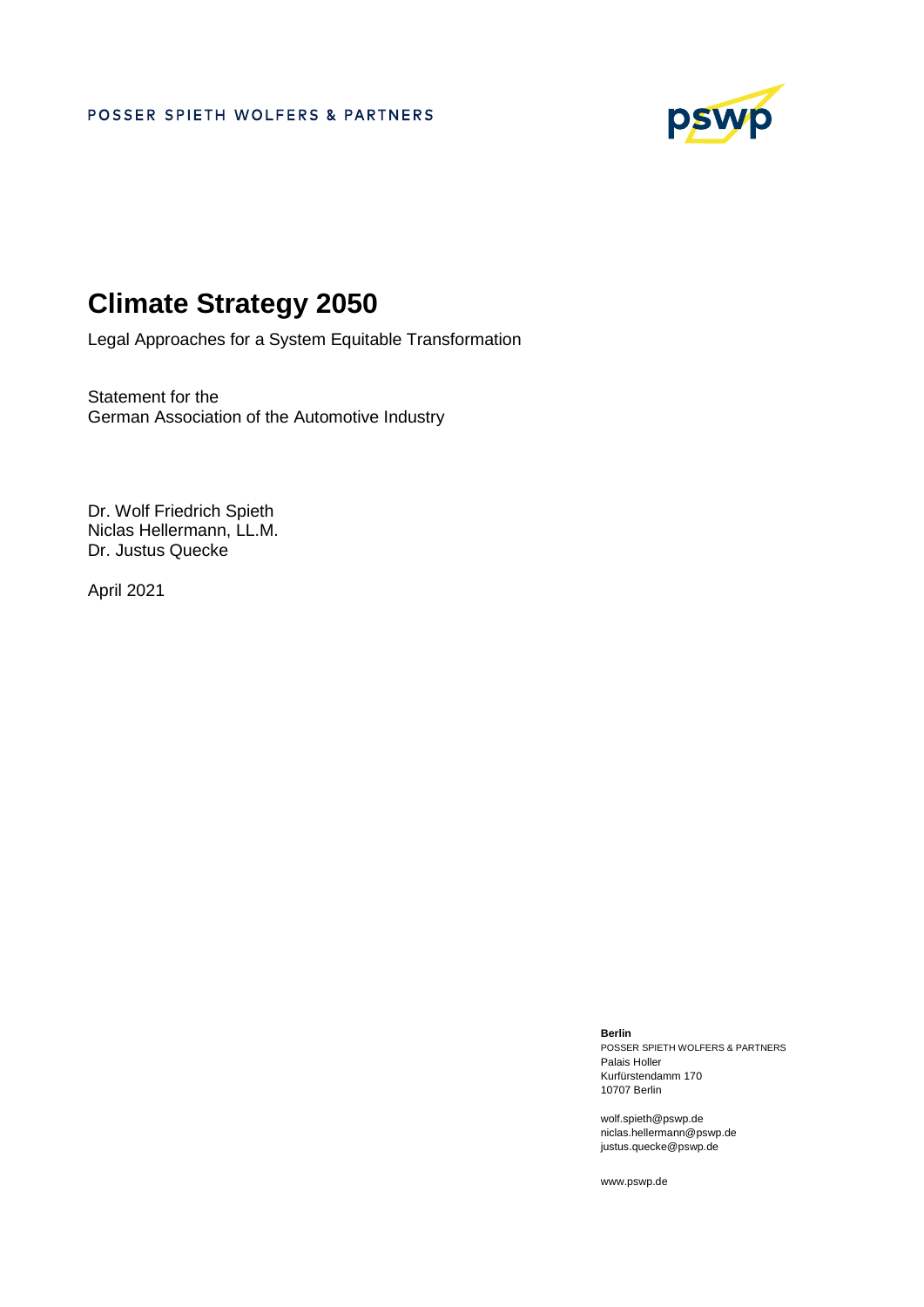

## **Climate Strategy 2050 – Legal Approaches for a System Equitable Transformation**

*On behalf of the German Association of the Automotive Industry (VDA), we examined from a legal perspective which regulatory instruments should preferably be used to achieve the EU's 2050 climate neutrality target in the transport sector. Our thoughts focus on a longterm (esp. 2030 to 2050) and system equitable transformation of the climate regulation in the transport sector.* 

## **1. Summary**

- The introduction of a **European emissions trading system for the transport sector** (*EU ETS 2*) represents the most effective, cost-efficient and freedom-preserving regulatory instrument for achieving climate neutrality by 2050. In contrast, a mere tightening of the existing regulatory instruments (especially fleet limits and biofuel quotas) is less promising.
- The practical challenges of introducing an EU ETS 2 appear **generally manageable**. Emissions trading systems present numerous design options with which path dependencies can be addressed and objections can be countered.
- The basic decisions of the German Fuel Emissions Trading Act (Brennstoffemissionshandelsgesetz – *BEHG*) could serve as a "**blueprint**" for the design of an EU ETS 2 for the transport sector. Like the BEHG, the EU ETS 2 would also oblige the distributors of fuel (upstream approach). This can be done in parallel with existing regulations during the introduction phase. However, the EU ETS 2 should become the new **lead instrument** and assume an **umbrella function**, so that the existing regulations only have a complementary effect.
- In the long term, the EU ETS 2 should be merged with the existing EU ETS to form **one emissions trading system covering all sectors**, in order to maximize the efficiency of achieving the climate targets. In view of different  $CO<sub>2</sub>$  avoidance costs, a gradual alignment of  $CO<sub>2</sub>$  prices and thereby transitional justice for the energy and industry sector could be ensured by **membrane structures**.

## **2. Background and description of the problem**

The European Union ("EU") is to be transformed into a climate-neutral economic area by 2050. To this end, the EU Commission will submit proposals by June 2021 that will once again fundamentally change the regulation of all  $CO<sub>2</sub>$  intensive sectors. This applies in particular to the transport sector, where the existing regulatory instruments are already failing to meet the climate targets set. The transport sector is the only sector whose  $CO<sub>2</sub>$  emissions have increased since 1990 (by about 30%). The success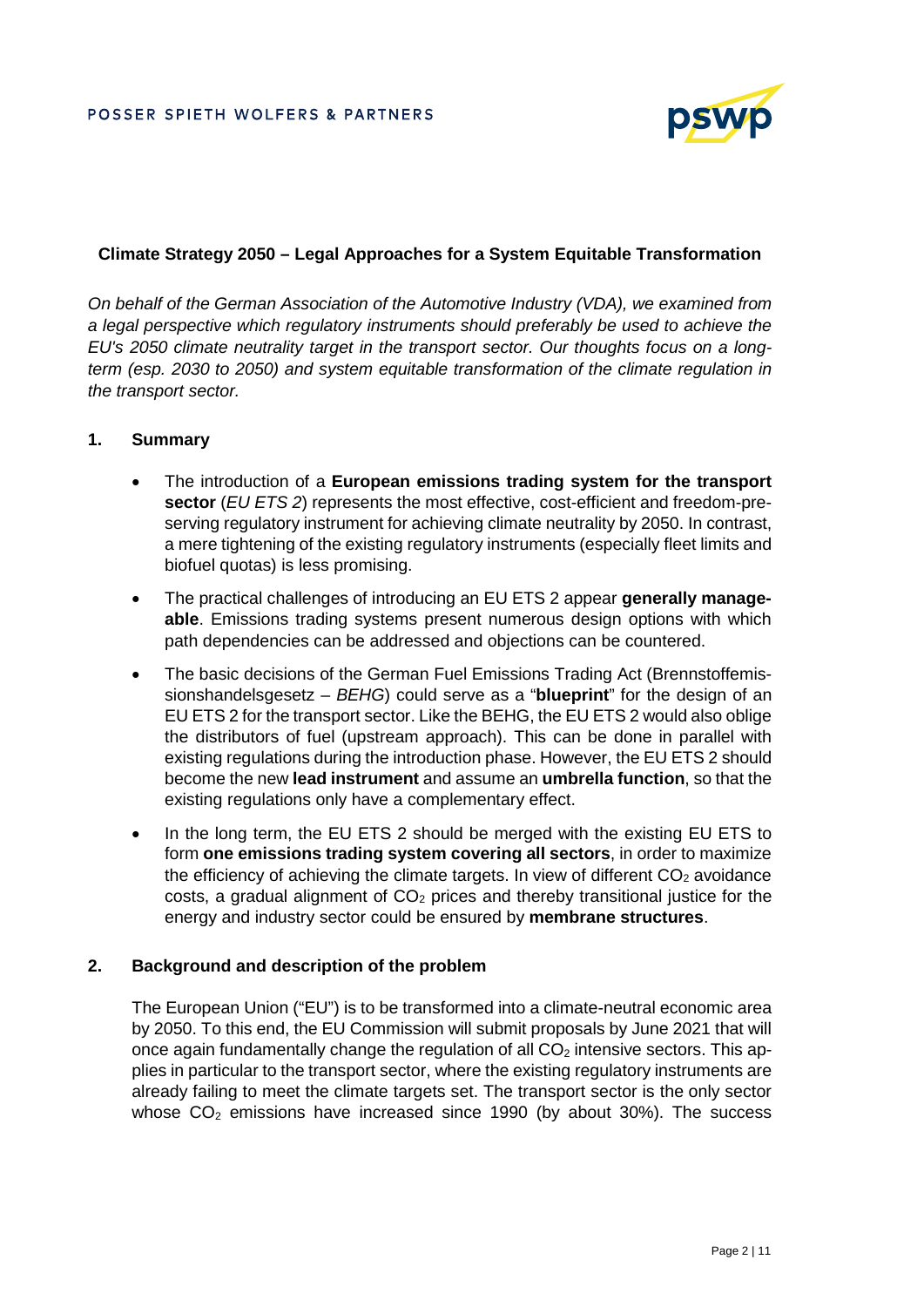

achieved in reducing the fleet consumption (fleet limits) is cancelled out by traffic reality (traffic volume, driving style, fuel supply). One of the declared priorities of the EU Commission is therefore to strengthen the climate efforts of the transport sector.

## **3. Principles for good regulation**

In principle, the EU has broad leeway in deciding how to strengthen the efforts to decarbonize the transport sector. However, any regulatory approach must be measured against the following regulatory principles and ensure their greatest possible realization (optimization requirements).

- **Effectiveness**: Taking into account the technical, economic and social realities, regulatory approaches must actually be able to ensure the reduction of the  $CO<sub>2</sub>$ emissions to zero by 2050.
- **Consistency**: Regulatory systems must be designed free of contradictions, in particular with regard to the European multi-level system and interactions with other regulatory instruments. Only then are they suitable for achieving objectives and the restrictions on freedom can be justified.
- **Planning security**: Regulatory approaches must create structures with sustainable *modi operandi*, which can be trusted by stakeholders to continue to exist in principle.
- **Polluter pays principle**: Regulatory approaches must be designed in such a way that the actual polluters of climate and environmental damages are primarily held accountable.
- **Market principle**: Regulatory approaches should be based on market principles to ensure cost efficiency and preservation of individual and entrepreneurial freedom to the greatest extent possible.

#### **4. Mere tightening of the existing regulatory instruments is hardly effective**

In our view, a mere tightening of the existing regulatory instruments is hardly effective to achieve the 2050 climate targets. With such measures, the goal of climate neutrality could probably only be achieved if the fleet limits were lowered to zero in the long term. However, lowering the fleet limits to zero would neither be open to different technologies nor sufficiently realize the regulatory principles mentioned above:

 With increasing reductions, the market-based elements of the fleet limits will be cancelled out (openness to technology, pooling). Such a intervention results in **considerable efficiency losses** and the corresponding technologies can prove to be a one-way street.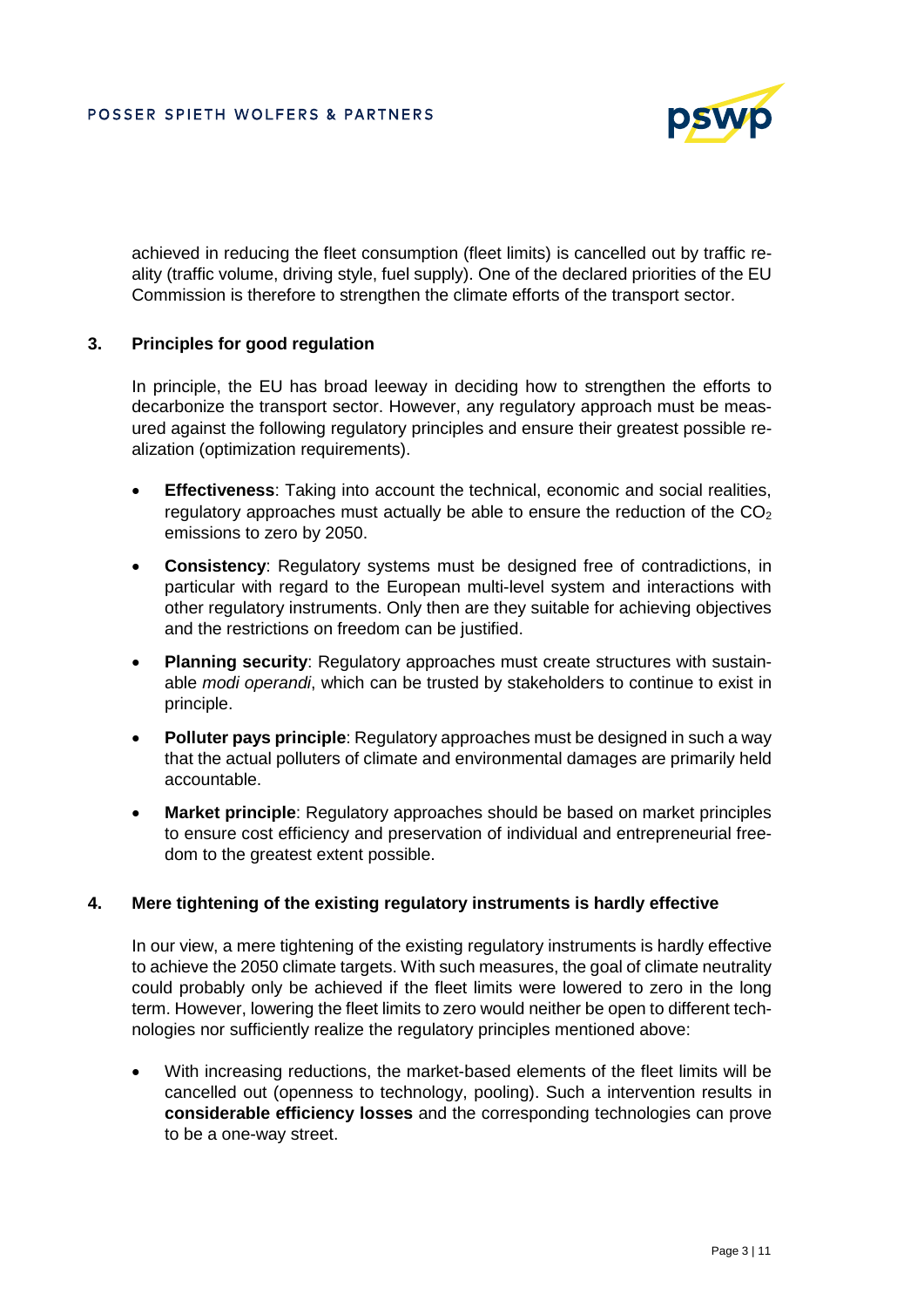

The direct polluters of  $CO<sub>2</sub>$  emissions must primarily be held accountable. These are the consumers who decide on the specific use of the vehicles, and not the automotive industry. The one-sided focus on lowering the fleet limits to zero would therefore constitute a **serious infringement** of entrepreneurial freedoms.

## **5. Introduction of the emission trading system is preferable**

The introduction of the EU ETS 2 represents a more reliable, cost-efficient and freedom preserving regulatory approach to achieve climate neutrality in the transport sector. The challenges of introducing the EU ETS 2 appear generally manageable. Emissions trading systems (ETS) present numerous design options with which path dependencies can be addressed and objections can be countered. In the long term, the EU ETS 2 should be merged with the existing EU ETS to create a one emissions trading system covering all sectors.

## **5.1 ETS as state of the art in climate regulation**

An ETS is a market based climate instrument. It reduces and internalizes  $CO<sub>2</sub>$  emissions through the artificial scarcity (*cap* with annual reduction path) of tradable emission allowances (cap and trade). From an environmental economics point of view, an ETS is *the* instrument to achieve climate targets reliably and cost-efficiently. An ETS can best realize the regulatory principles mentioned above. The existing EU ETS has therefore become the most effective and significant climate protection instrument in the EU for good reasons.

- **Ecological accuracy:** The existing EU ETS is the largest CO<sub>2</sub> market in the world, whose actual  $CO<sub>2</sub>$  emissions have been below the cap for years. The EU ETS outperforms its climate targets. Even if a moderate allowance price reduces the incentive for additional  $CO<sub>2</sub>$  avoidance, it does not affect the reliable reduction of  $CO<sub>2</sub>$  emissions, especially since the  $CO<sub>2</sub>$  price is currently rising sharply.
- **Comprehensive approach**: Cross-sectoral impact relationships are captured comprehensively, misaligned incentives and nullification effects are avoided.
- **Long-term perspective**: With an annually decreasing cap, the ETS provides a long term reduction path and thus offers planning security.
- **Equitable burden sharing**: An ETS ensures market-based pricing. The costs are imposed on the actual polluter of the  $CO<sub>2</sub>$  emissions or, as in an upstream model, passed on in a way that is equitable to the polluter (*polluter pays principle*).
- **Cost efficiency and technology openness**: The more sectors are included in an ETS, the better the optimisation of the  $CO<sub>2</sub>$  avoidance costs. How, where and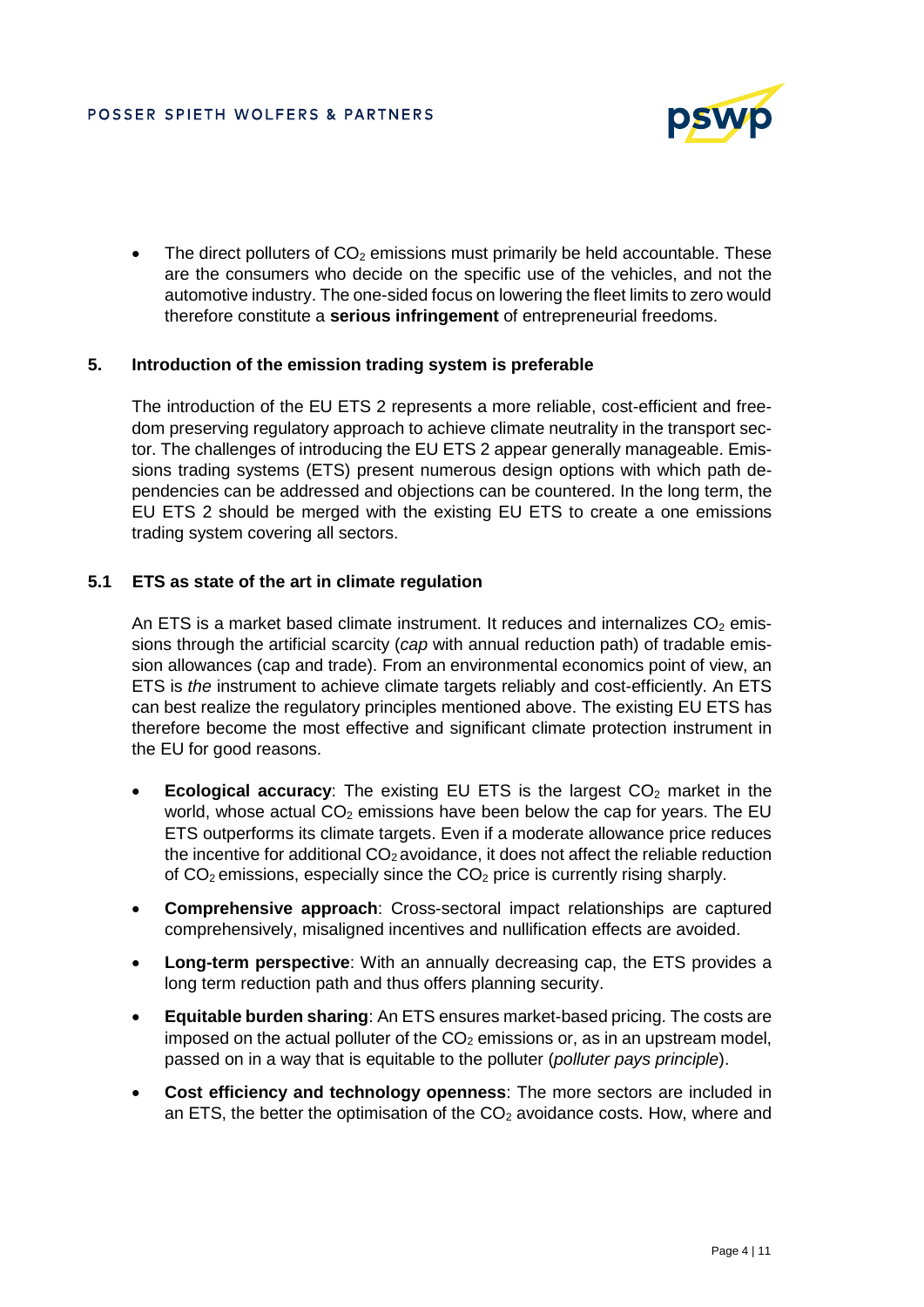

when the avoidance of  $CO<sub>2</sub>$  emissions takes place is subject to the cap and trade mechanism, which is why individual and entrepreneurial freedom is preserved.

## **5.2 Objections and design capability**

Notwithstanding these advantages, concerns have been raised about the introduction of an ETS in the transport sector. The concerns include, *inter alia*, a possible undermining of existing regulatory achievements (fleet limits), the allegedly low incentive effect in the transport sector (due to the high  $CO<sub>2</sub>$  avoidance costs), competition for emission allowances with the energy and industry sectors (*beggar my neighbour*), and social implications ("yellow vest" movement).

We do not consider these concerns to be convincing. The ETS is a manmade trading system that can be designed in different ways. This has already been proven by the development of the existing EU ETS, which has been continuously optimized (trial and error) and presently is considered to be the most effective climate instrument in the EU. The regulating levers for designing an ETS for the transport sector are numerous (including relationship with the EU ETS, relationship with existing regulations such as fleet limits, downstream, midstream or upstream approaches, cap and reduction path, price and trade management). These numerous design options strongly suggest that the challenges for the implementation of an ETS for the transport sector are manageable. No sector is per se inaccessible to climate regulation through an ETS. The integration of the aviation sector into the existing EU ETS also proceeded quite smoothly, although it was accompanied by objections similar to those currently raised against an ETS in the transport sector.

#### **5.3 Components of the design of an ETS in the transport sector**

The design of an ETS in the transport sector should take into account existing path dependencies and the aforesaid objections. At the same time, the transformation of the transport sector to climate neutrality by 2050 must be ensured in a cost-effective and reliable manner. In this respect, the following components deserve special attention for the concrete design of ETS for the transport sector.

#### **(a) BEHG as the blueprint**

With the BEHG, the German legislator provided a **regulatory pitch** for the introduction of an ETS for the transport and heating sector. The BEHG can therefore serve as a blueprint for the introduction of an ETS for the transport sector in terms of basic decisions, especially since the BEHG itself is designed for its transfer to a European ETS.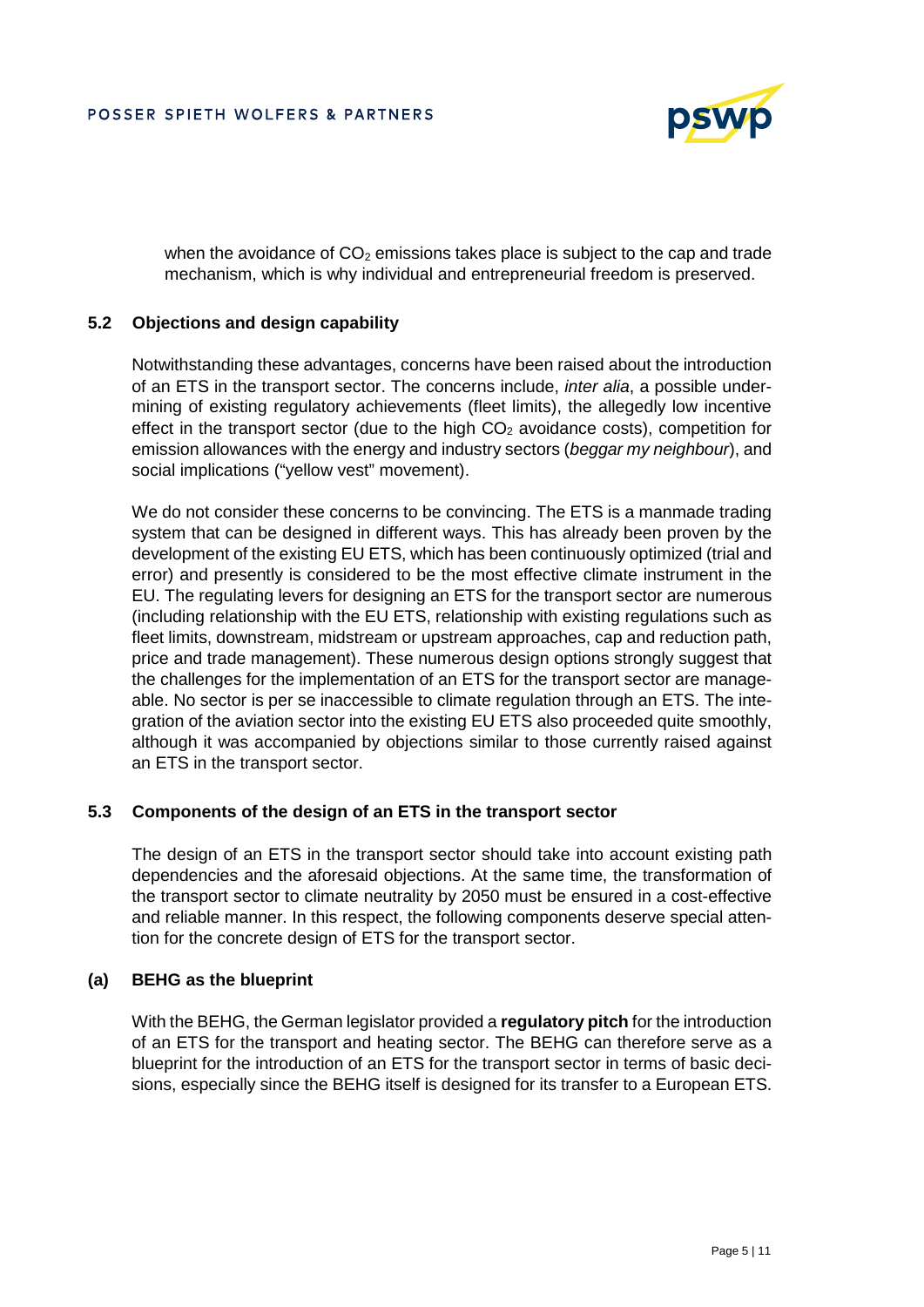

- An ETS for the transport sector should initially be introduced as a **separate EU ETS 2**, alongside the existing EU ETS. The immediate inclusion in the EU ETS seems politically and practically difficult. In addition, an EU ETS 2 provides greater flexibility to test and optimize regulating the transport sector with marketbased instruments. In the long term, however, both emissions trading systems should be merged to maximize efficiency.
- Similar to the BEHG, the EU ETS 2 should oblige the **distributors of fuels and combustibles** (upstream approach). Due to the comparatively small number of distributors in the fuel market and the possibility of linking the obligation to surrender allowances to existing requirements, e.g. energy tax law, the additional administrative effort would be relatively low (practicability). Nevertheless, an equitable burden sharing would be ensured, as the costs for the allowances would be passed on to the subsequent trading levels and ultimately - in line with the polluter-pays principle - to the consumers. In contrast, we consider a direct obligation of consumers (downstream approach) to be impracticable due to the large number of transport users. Similarly, an obligation of automobile manufacturers (midstream approach) does not appear to be effective, as the then required projections for the vehicle use (driving behaviour, mileage, retention period) could miss traffic reality.
- The transport sector has a sufficient climate relevance in order to introduce a **transport sector specific ETS**. Similar to the BEHG, it would be possible to include other sectors, such as the heating sector, which are not yet covered by the existing EU ETS. This would give the EU ETS 2 increased significance, but would probably also add complexity and therewith cause difficulties regarding the introduction. The following regulatory components are therefore limited to an EU ETS 2 (only) for the transport sector.

# **(b) Cap, Reduction Path und Allocation**

Unlike the BEHG, which provides for a fixed price (2021-2025) or a price corridor (2026) and no fixed cap of allowances (at first), the allowance price in the EU ETS 2 should - from the outset – be determined by the market principle of (scarce) supply and demand (*cap and trade*). Otherwise, the EU ETS could be qualified as a CO<sub>2</sub> tax, which would require unanimity of the member states in the Council (Art. 113 TFEUs).

 The **cap-setting** can be based on average historical data on the volumes of fuels distributed. The volumes of fuels distributed are - in member states like Germany - already available for every calendar year in the tax returns for the calculation of the energy tax. On such basis, the average annual volumes of fuels distributed over a period of, e.g., two to three years can be determined. These volumes can then be converted into the respective  $CO<sub>2</sub>$  emissions by multiplying them with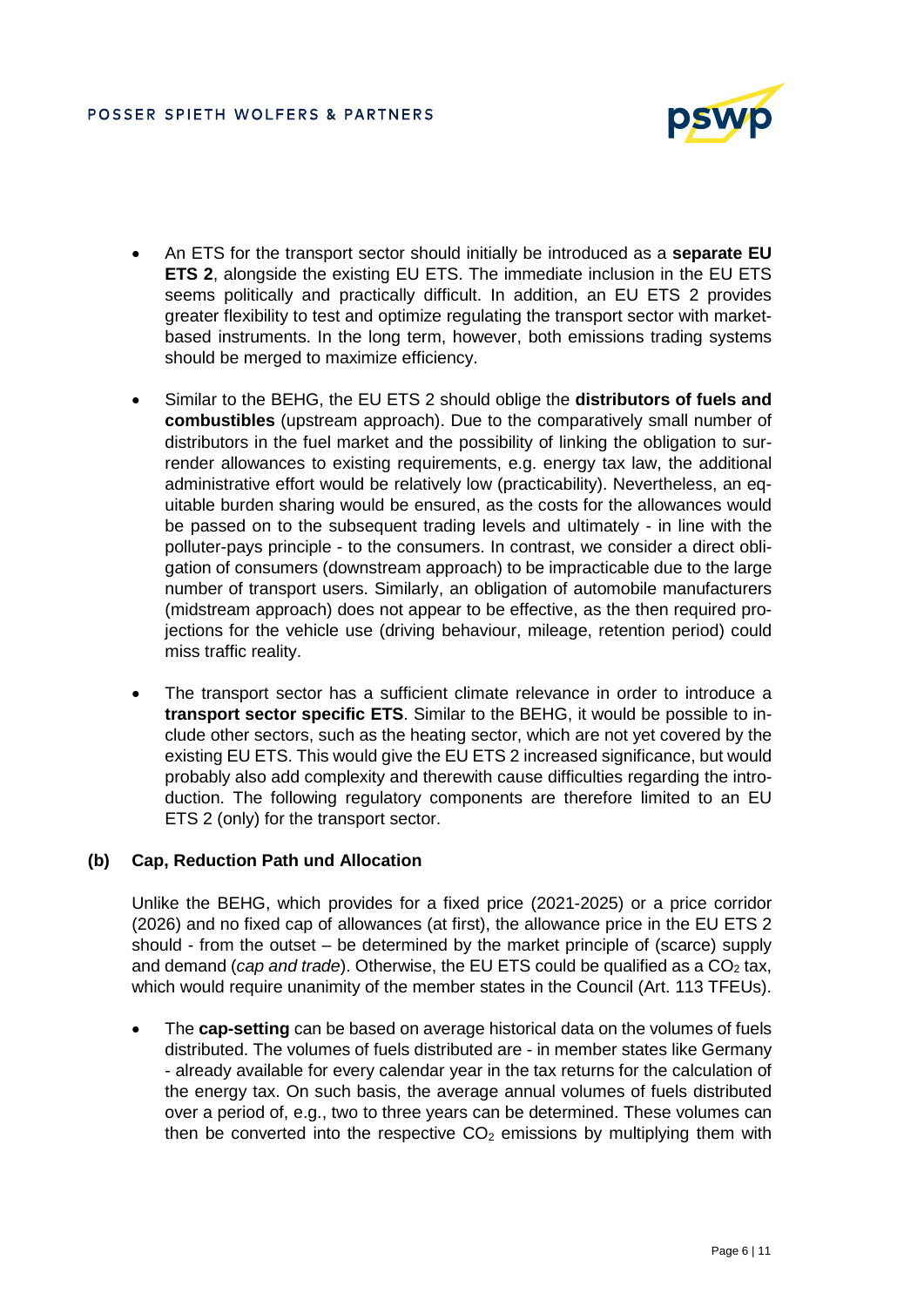

standardized calculation factors. For this conversion and the avoidance of double counting with the EU ETS, the requirements of the reporting regulation (*Berichterstattungsverordnung 2022*) issued for the BEHG can serve as a model. To avoid massive price fluctuations and market shocks, the cap should initially be set generously. The reduction path or the market stability reserve can then adjust the cap appropriately.

- Based on the cap and the goal of climate neutrality by 2050, the required annual **reduction path** can be calculated. However, it also seems possible that the EU could set interim targets for the transport sector for 2030 or 2040, which would then also have to be taken into account when calculating the reduction path. A linear design of the reduction path suggests itself, but is not legally mandatory. In principle, flexibility therefore remains possible. For example, the reduction path could take technology jumps into account or be tightened depending on the expansion of alternative charging infrastructures or low-emission vehicles brought onto the market (or comparable conditionalities).
- In an upstream EU ETS 2 the costs for the allowances are ultimately passed on to the consumers on a polluter-pays basis. The allowances should generally be allocated via auctions, as this would otherwise lead to windfall profits for the upstream stakeholders. The **allocation** via auctions corresponds to the (long-term) design of the EU ETS and the BEHG and - in line with the system - ensures increased cost efficiency. In principle, the corresponding provisions for the EU ETS can be adopted for the auctions.

#### **(c) Complementing existing regulations**

Unlike the existing EU ETS, which in principle, exclusively governs the  $CO<sub>2</sub>$  regulation of the covered industrial installations (Art. 9 para. 1 IED), the EU ETS 2 can be designed in such a way that it acts as an overarching regulation complementary to the existing transport sector regulations (**umbrella function**). The BEHG has also been designed as a regulatory instrument that "*together with the additional sector-specific measures*" is intended to ensure that the climate targets are achieved (BT-Drs. 19/14746, p. 2).

 The existing regulations (and the accompanying regulatory achievements) can be maintained for the time being alongside the EU ETS 2 for reasons of effectiveness and credibility of climate regulation. This applies in particular to the **fleet limits** with the aim of further stimulating technological innovations and preserving the level of technology achieved. In addition, it is possible to supplement the existing regulations with credit systems (e.g., between EU ETS 2, RED II and fleet limits) that support the cost efficiency of the EU ETS 2 and promote a sector specific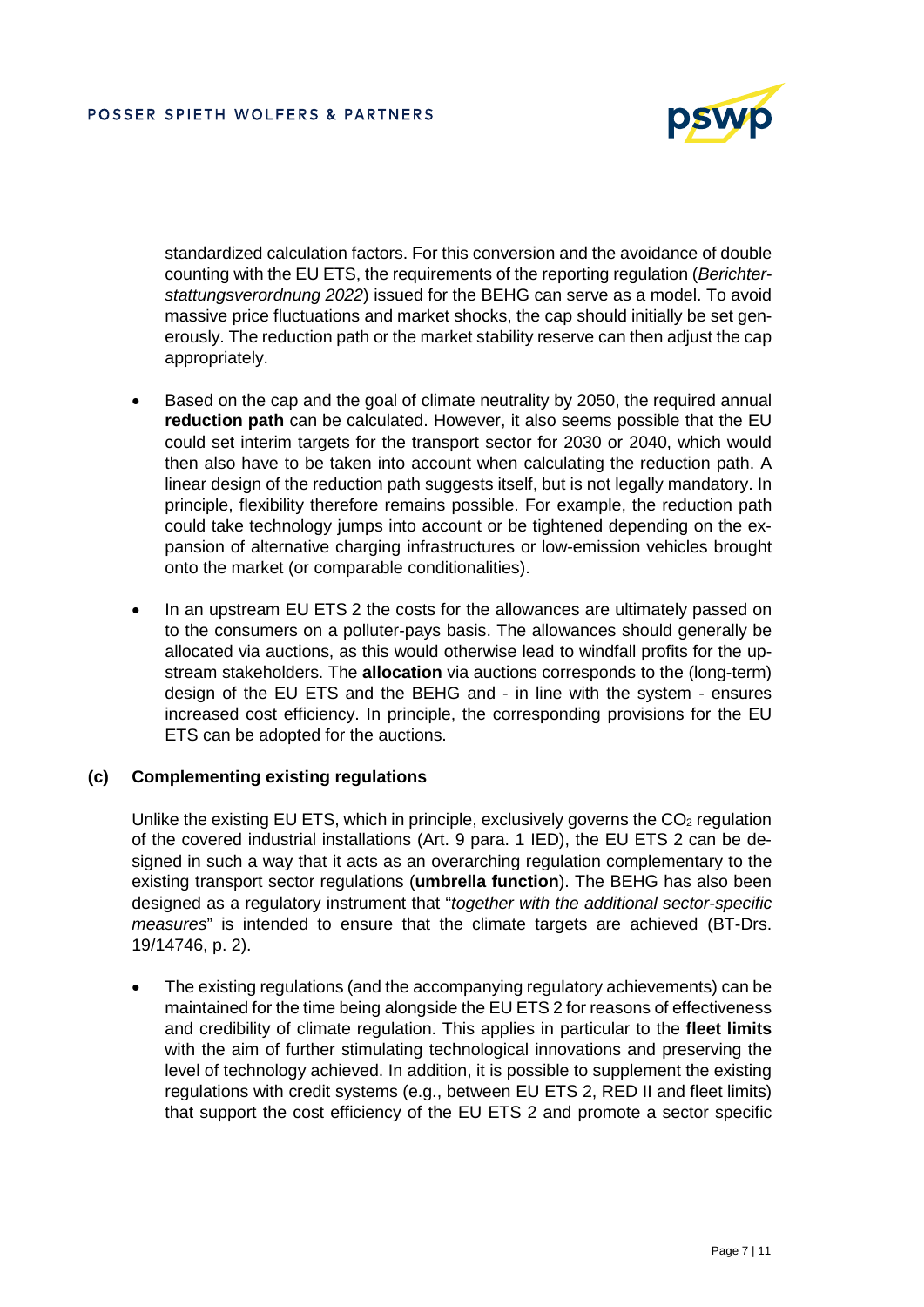

alignment of the  $CO<sub>2</sub>$  avoidance costs (e.g., between fuel distributors and automobile manufacturers).

- The EU ETS 2 converts the goal of climate neutrality into a long-term reduction path. It can therefore mark **climate policy milestones** that can guide complementary regulatory instruments, e.g., set the pace for the scaling up of alternative fuels (RED II) or the expansion of infrastructure for alternative fuels (AFID). At the same time, climate regulation for the transport sector will switch from state intervention (fleet limits) to **market based CO2 pricing**. In accordance with the reduction path, the EU ETS 2 will ensure a reliable achievement of the goal of climate neutrality by 2050, regardless of the development of the  $CO<sub>2</sub>$  price. The fleet limit targets thus retain the technology status achieved as a minimum standard, while additional  $CO<sub>2</sub>$  avoidance will be regulated in the future by the EU ETS 2.
- Overall, the EU ETS 2 would compensate the deficits of the existing regulations by addressing the absolute  $CO<sub>2</sub>$  emissions and opening up a comprehensive climate regulation of the transport sector (vaulting function). The EU ETS 2 would become the new **lead instrument** for the climate regulation of the transport sector running ahead of existing regulations. After a transition phase, the existing regulations lose importance and could be gradually phased-out. The higher the reduction of state interventions via the existing regulation instruments (**shadow regulation**), the greater the long-term cost effectiveness of the EU ETS 2. However, a certain level of shadow regulation aligned with the EU ETS 2 could promote acceptance, e.g., by preventing price-driving strategies that only focus on the purchase of  $CO<sub>2</sub>$  allowances. Fleet limits (via type approval) could still to be used as **flank protection** to ensure which target emissions must be met by the manufacturer´s specific fleet.
- When, where and how  $CO<sub>2</sub>$  emissions are avoided would thus be increasingly determined by the market based cap and trade mechanism of the EU ETS 2 and the price signals transmitted along the value chain. The stakeholders could use the cap to plan long term and pursue the technology paths that appear most advantageous. This creates **planning certainty**, preserves entrepreneurial freedoms and, in particular, could uphold the **technological flexibility** needed to ensure the transformation of transport sector to climate neutrality.

#### **(d) Avoidance of social hardship**

Climate protection costs money. The introduction of an EU ETS 2 may lead to considerable financial impacts for, e.g., low-income households or commuters in rural areas. However, there are **social compatible** options for designing a CO<sub>2</sub> pricing system that prevent individual mobility from becoming a luxury good on the course to climate neutrality.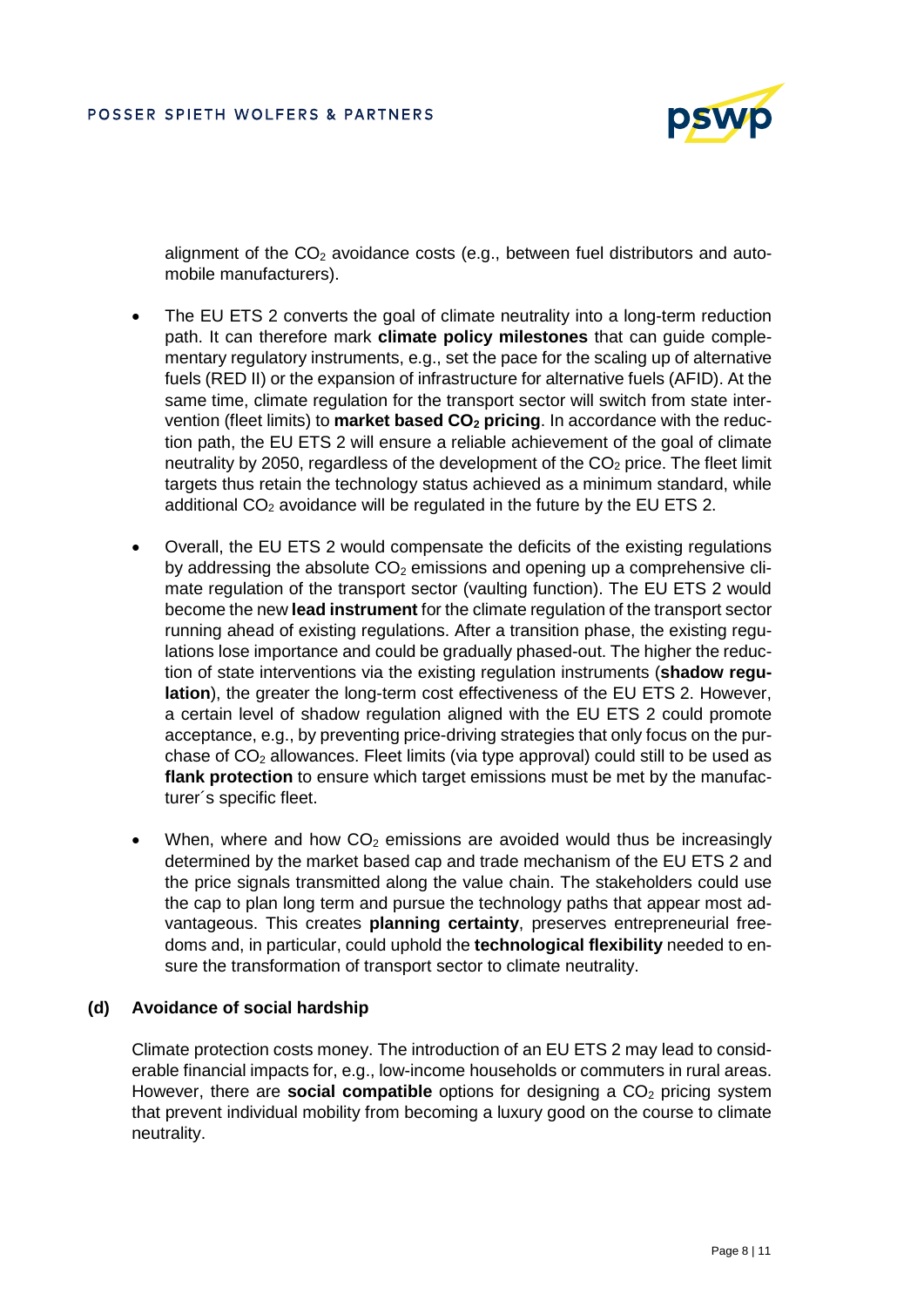

- In particular, **redistribution mechanisms** should be considered. One option would be to distribute the revenue from the auctioning of the allowances on a per capita basis, which would provide disproportionate relief for low-income households because of their typically lower energy consumption (Swiss model). A relief is also possible through the electricity price (e.g. reduced EEG levy in Germany) or tax law (e.g. mobility premium). However, redistribution mechanisms have the disadvantage that they can (partially) neutralize the incentive effect of  $CO<sub>2</sub>$  pricing.
- Therefore, approaches that **address the incentive effect** by also enabling lowincome households to adapt their behaviour to the  $CO<sub>2</sub>$  pricing of the EU ETS 2 appear to be generally preferable. This includes, in particular, subsidizing the purchase of emission neutral and low emission vehicles and improving the supply of affordable, climate-neutral fuels (E-Fuels).

## **(e) Transitional justice through membrane structures**

In the long term, the EU ETS and the EU ETS 2 should be merged into **one EU ETS for all sectors** to create a uniform CO<sub>2</sub> price and the greatest possible efficiency in avoidance costs. This would reliably ensure the achievement of climate neutrality by 2050, regardless of the development of the price for the allowances. However, the  $CO<sub>2</sub>$  avoidance costs in the sectors still differ considerably. If they are not aligned by the time of the merger of EU ETS and EU ETS 2, **transitional justice for the energy and industry sectors must be ensured**, so that the CO<sub>2</sub> avoidance costs gradually align and shifts of value creation to non-European countries are prevented (*carbon leakage*).

 For this purpose, in particular **membrane structures** should be considered. This refers to mechanisms that provide the energy and industry sectors with temporary **special rights** that prevent a sudden rise in the price of allowances. Such control mechanisms have already been used in a similar form during the integration of aviation sector into the existing EU ETS. For example, specific allowances could be allocated to the transport sector which, for a transitional period, may not be substituted by allowances allocated to the energy and industry sectors, but may be substituted by the energy and industry sectors (**membrane trading**). Such a one-way trade mechanism would protect the  $CO<sub>2</sub>$  budget of the energy and industry sector (initially) from being accessed by the transport sector, and the alignment of the  $CO<sub>2</sub>$  avoidance costs could evolve gradually. Membrane trading could be phased out in equal steps over a certain period of time (about five years) until free trading is possible. This would encourage the acceptance of an ETS covering all sectors.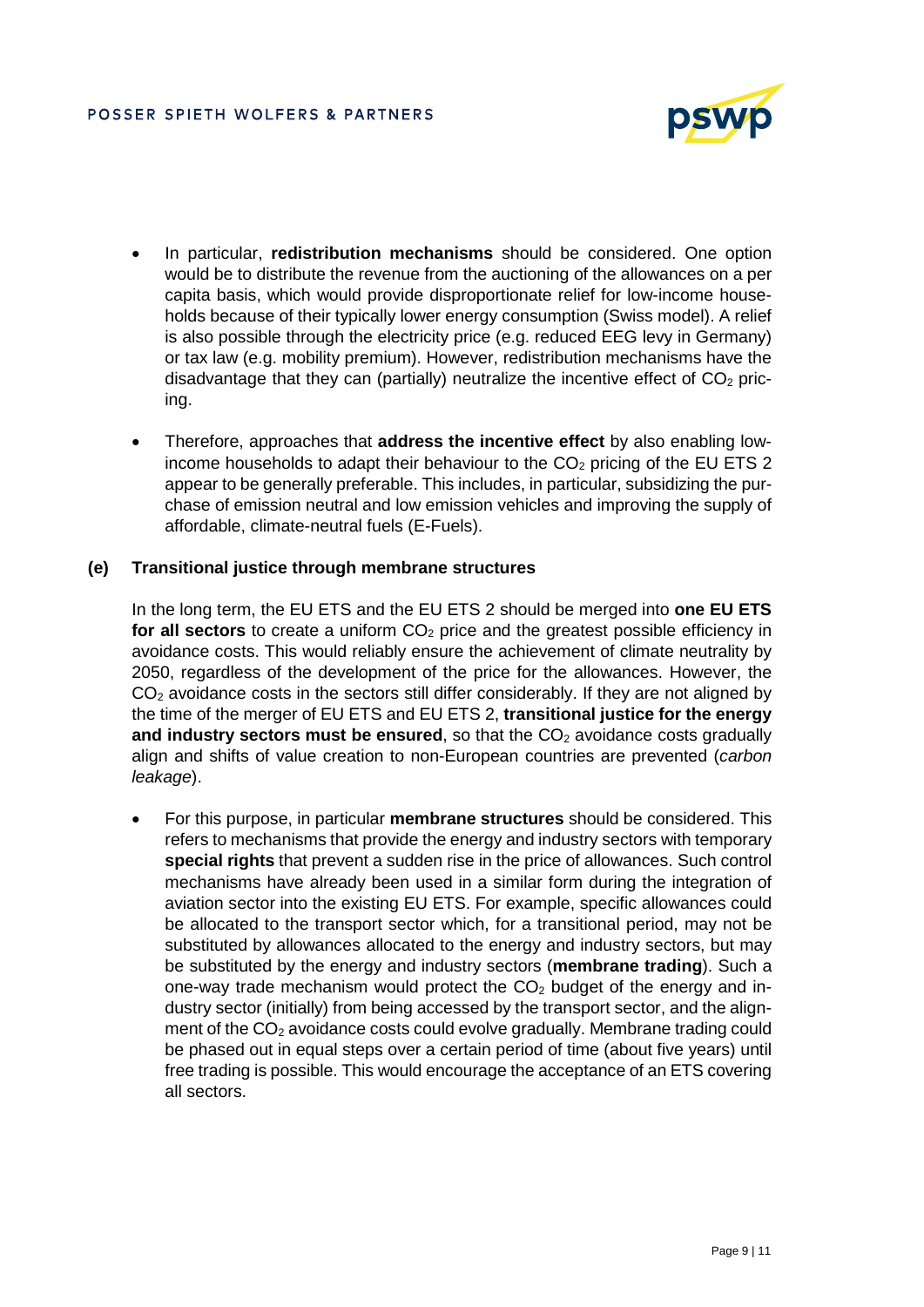

- Providing for a **minimum price** for the allowances to be purchased by the transport sector, seems also a possible. A minimum price would provide a reliable price signal and would be in line with the structure of BEHG. In addition, allowances to be purchased by the transport sector could initially be subject to a **price premium**, e.g., if allowances are purchased that are attributable to the energy and industry sectors and thus exceed the  $CO<sub>2</sub>$  budget attributable to transport (or similar modifications). Such pricing mechanisms could distort allowance prices according to actual  $CO<sub>2</sub>$  avoidance costs for a transition period to allow for a gradual alignment. However, the price mechanisms would have to be designed in a way that reduces emissions and is market-friendly, in order to enable the EU ETS 2 to unfold its market efficiency and, moreover, prevent it from being classified as a disquised  $CO<sub>2</sub>$  tax.
- Transitional justice could also be achieved by introducing a **special reserve** for the energy and industry sector. The special reserve would contain a certain quantity of allowances, which only the energy and industry sectors could access (at a reduced price), for example, if an increased carbon leakage risk emerges due to higher allowances prices. The market stability reserve could also take on transitional tasks.
- Mechanisms such as **banking and borrowing**, which provide for time flexibility with regard to the acquisition and holding of allowances, and **grandfathering**  could also be expanded unilaterally (for a limited time and quantity) in favour of the energy and industry sector. The transport sector would then always have to purchase its allowances at the current market price, while the energy and industry sector could hold on to allowances purchased at favourable prices (banking and borrowing) or benefit from grandfathering.
- However, all such membrane structures that ensure a design of the EU ETS as a **breathing cover** should, as described, only be of a **temporary nature** in order to prevent a sudden and abrupt increase in allowance prices. In the long term, they should be dismantled to actually allow for an alignment of the  $CO<sub>2</sub>$  avoidance costs across different sectors. Otherwise, the EU ETS with comprehensive sector coupling would not provide for  $CO<sub>2</sub>$  avoidance at the lowest cost to society as a whole. Once avoidance costs are aligned, there is no longer a need for membrane structures.

# **(f) Timeline**

The EU Commission will present proposals to intensify climate regulation by June 2021. It is expected that the legislative process will be completed in 2023/2024.